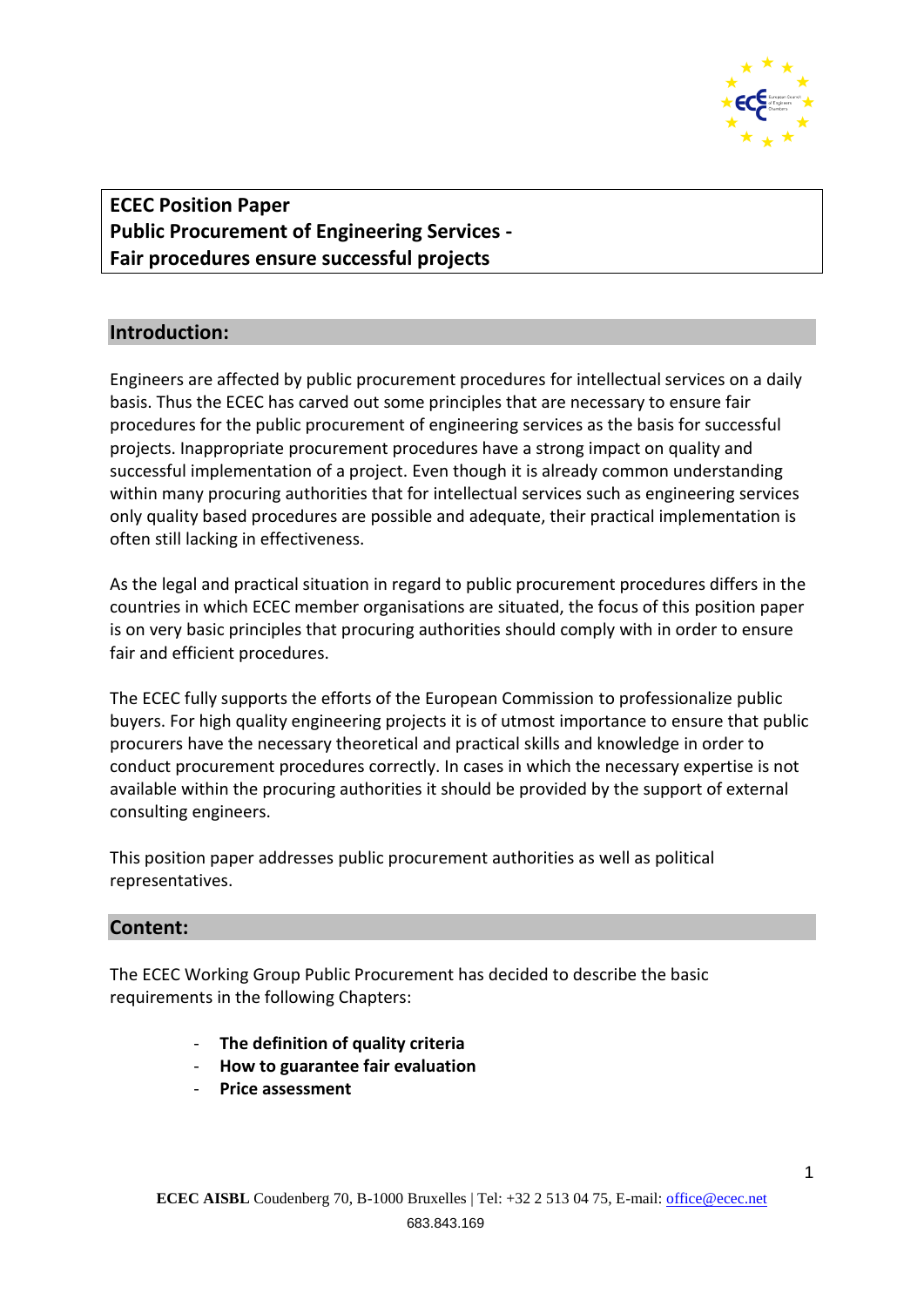

# **The Definition of Quality Criteria**

For the procurement of engineering services the content design of criteria is of essential importance. The adequate definition of quality criteria in fact decides about whether a decision is really based on quality or is de-facto based on a price competition due to the ineffectiveness of the defined criteria.

### **Therefore the ECEC would like to provide general hints for the definition of quality criteria:**

### **1. BASIC SELECTION CRITERIA (minimal requirements for participation in the procurement procedure):**

Basic selection criteria have to show an objective relation to the contract item. The requirements have to be adequate in regard to scope and extent of the contract and to the actual risks in connection with the project. In regard to planning services there is a tendency to have excessive basic selection criteria and thus create unnecessary burdens for market access especially for SMEs.

**Authorization:** In case of low contract values the requirement of an authorization for the offered planning services is often sufficient as it is in most countries legally combined with minimum professional legal requirements.

**Economic capacity:** For proving the economic resilience, professional liability insurance is an important factor. Requirements of minimum turnovers can be misleading as the office structure of planning offices very much differs from the structure of other companies that are part of the building process. Excessive requirements can be a burden for many potential service providers with an SME structure. This can considerably reduce the intellectual competition and thus hinder perfect solutions.

**Technical capacity:** Most relevant is the qualification of the personnel that is active in the project. This can be proved by qualification / CPD certificates and personnel references. Additionally it is possible to require company references. It is important that such requirements are not excessive, normally it is sufficient to ask for references with half the volume of the contract item (e.g. for planning a retirement home, references in housing are sufficient). Reference periods should be as long as possible, unrealistically short periods can considerably reduce the intellectual competition without bringing added value.

**Reliability:** In many cases the proof of a legal authorization – which is often bound to certain legal requirements - makes this requirement negligible. The ECEC is very much in favour of the self-declaration as it considerably reduces the efforts for clients and contractor.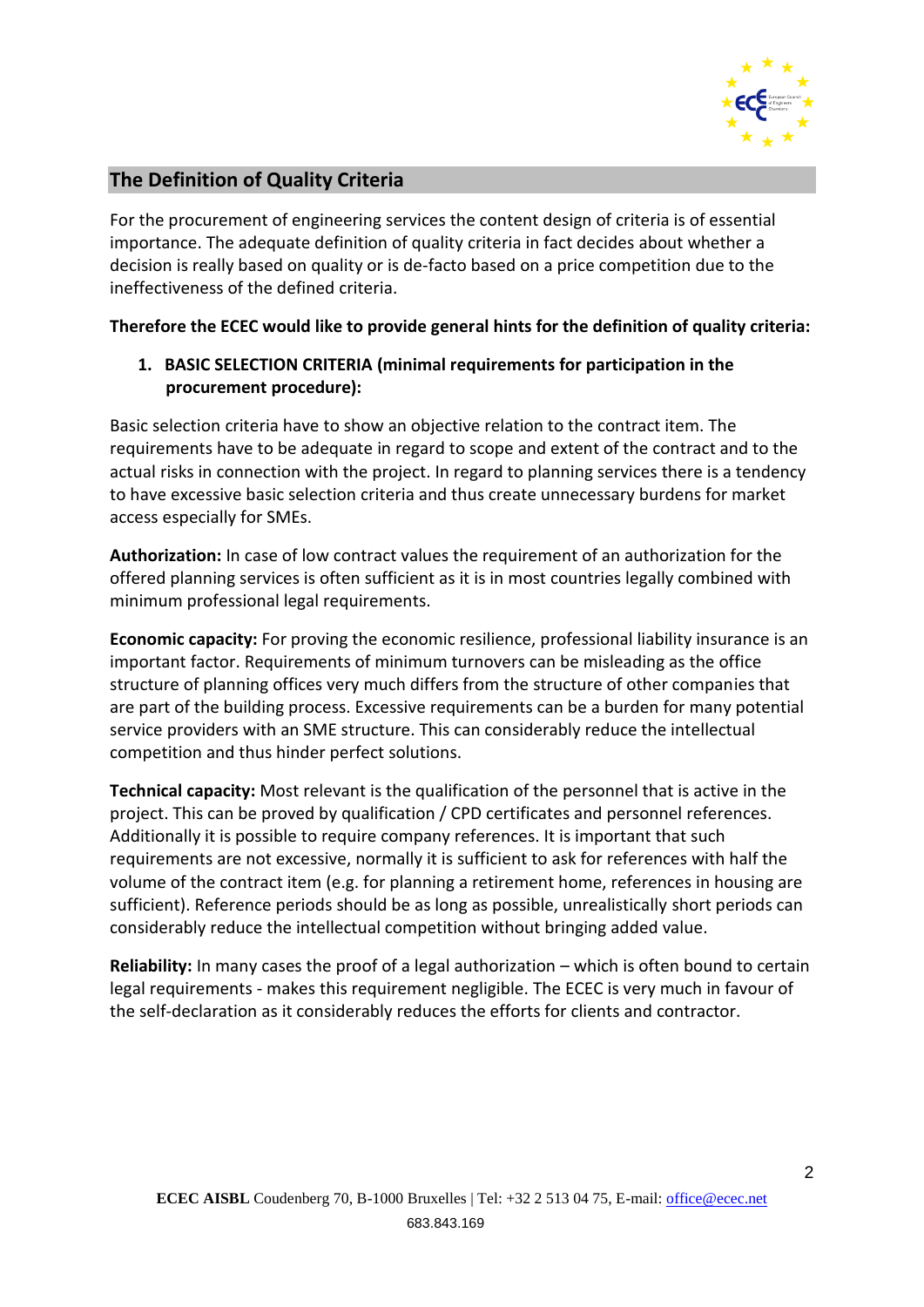

## **2. SELECTION CRITERIA (for two-stage procedures to select the most suitable participants):**

In contrast to basic selection criteria their evaluation range is broader. Selection criteria should be listed in order of their importance, the scoring system should be made transparent. It is important to ensure an objective relation to the contract item.

#### **Potential selection criteria:**

- Additional qualifications of key personnel receive additional score points;
- Personnel references / team constellations exceeding the key personnel qualifications that are evaluated according to content-related parameters;
- Company references exceeding the basic selection references that are evaluated according to content-related parameters;
- Work samples that are evaluated by a commission according to sub-selection criteria related to the task assignment in the second stage of the procedure;
- Knowledge management e.g. shown by lecture series / publication series in connection with the contract item, CPD measures;
- Quality management by work samples of checklists and test criteria;
- Processing concept

### **3. AWARD CRITERIA**

Award criteria are the mean to assess an offer; therefore they have to be contract related. Planning services as intellectual services require the use of the "most economically advantageous tender" (MEAT).

This means that the quality aspects of the tender are more important than the pure price aspects. The economic efficiency of the project is essential and more important than the score points that assess the offered price.

It is recommended that the weighting should be at least 70% (better 90%) for quality aspects and maximum 30 % (better 10%) for price aspects. It is important to ensure that the chosen assessment formulas are in accordance with the chosen weighting. Research has shown that also in many cases of formal overweight of quality aspects the price is finally decisive.

When formulating the quality award criteria it is necessary to consider the following aspects:

• The criteria have to be contract related;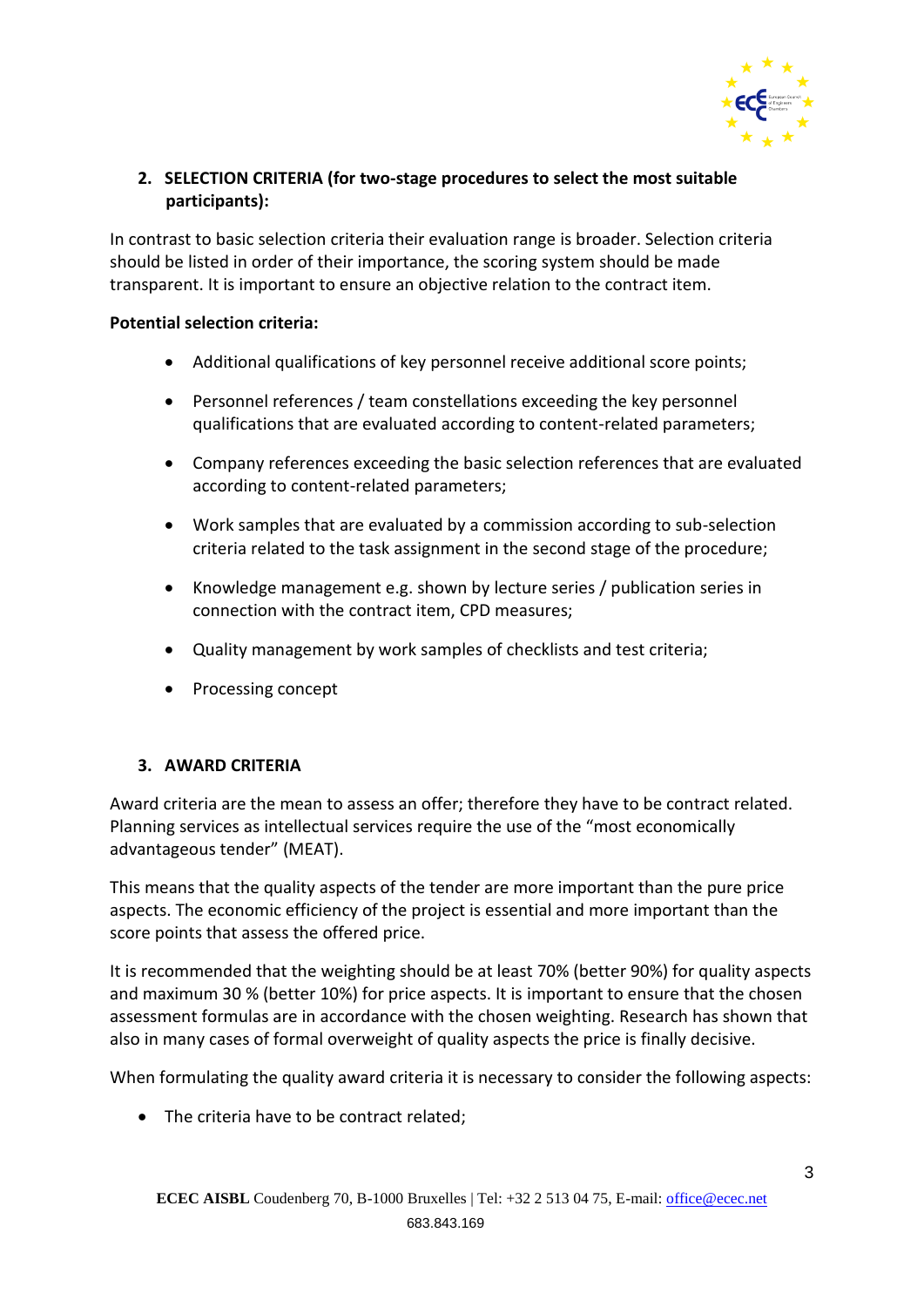

- A non-discriminatory application without the possibility of a subsequent arbitrary decision has to be ensured **(see also text "How to guarantee fair evaluation");**
- The information of the participants has to be verifiable;
- A common understanding of all participants has to be ensured;
- In regard to weighting the quality criterion has to go beyond tokenism and needs to be effective;
- A graduated ranking possibility is necessary so that a real quality ranking of offers is possible instead of giving yes/no score points for only fulfilling a requirement;
- In a two-stage procurement procedure the same aspect may not be used for selection;

Depending on the question if consulting or planning services are the focus of the contract, the award criteria are designed differently (for planning services solution in form of a planning concept with according sub-criteria, for consulting and planning services concepts with according sub-criteria such as workflow concepts, schedule concepts, personnel deployment concepts etc.).

### **How to guarantee fair evaluation**

Fair evaluation not only requires clear, transparent and objective evaluation criteria, but at the same time serious and completely independent evaluation commissions, which assess the tenders submitted objectively and impartially, giving primary importance to the quality and pursuing in this way the interests of the public administrations; saving at the same time public spending and preventing the possibility of subjective and opportunistic influence distorting the competition.

### **Therefore the ECEC would like to stress the aspects that are important in order to achieve these goals:**

- As mentioned the evaluation criteria should be objective, project-related and sustainable; they should be advertised already in the tender phases and published together with the tender rules, so that they are known to all the participants before they can submit their offers;
- The members of the evaluation commissions have to be competent and have to possess the same knowledge and skills required for participating in the tender;
- Evaluation commissions should be fully independent of the administrative bodies announcing them; preferably based on the suggestions of professional chambers or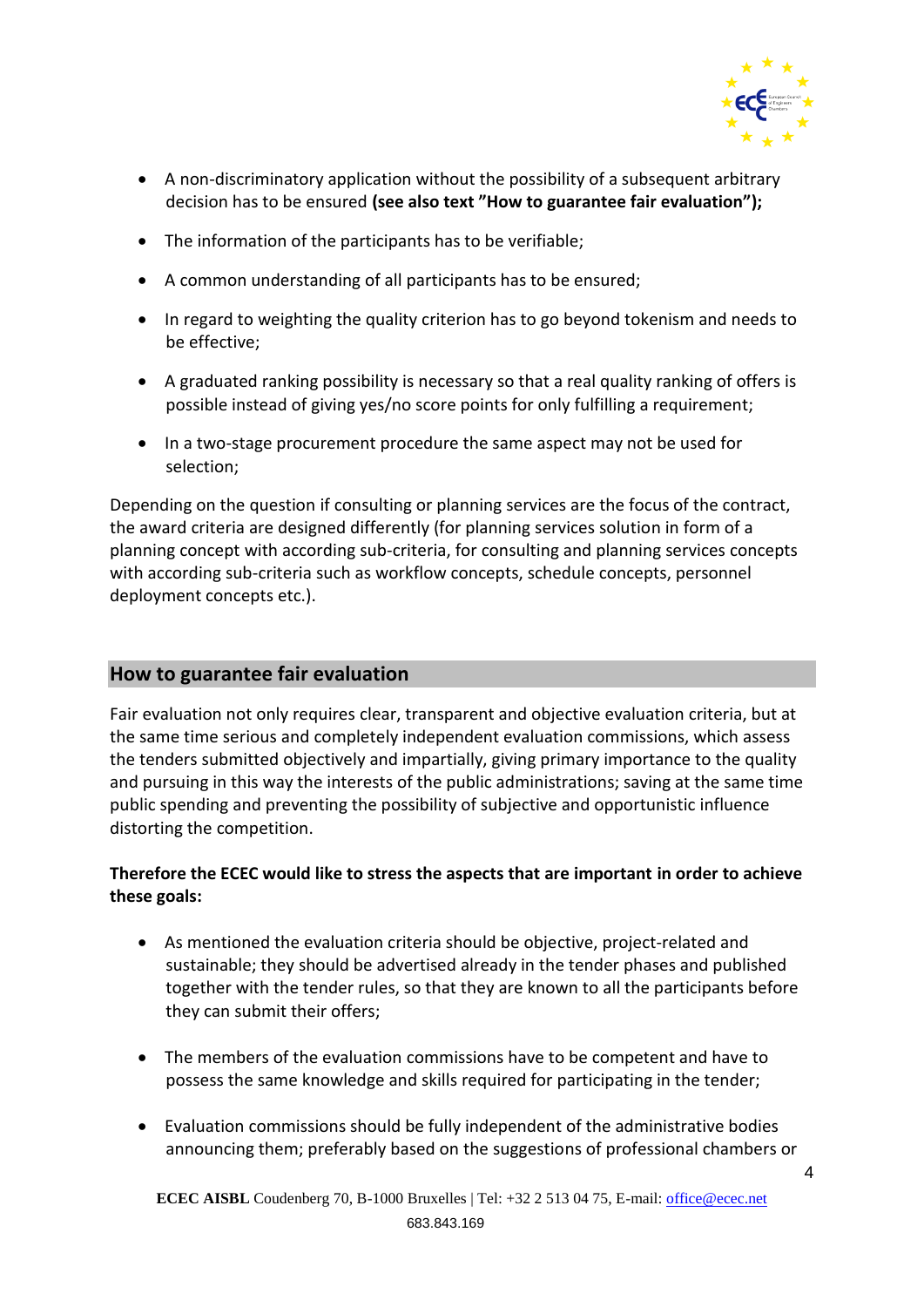

other independent bodies, which nominate members from specially-created lists of professionals according to strict rotation criteria;

- Evaluation commissions should work in wholly public sessions, which can be attended by participants or their representatives, so as to warrant as much transparency and correctness as possible;
- Tender evaluation should be carried out in a completely anonymous manner, with the evaluation commission drawing up the technical assessment of the tenders and creating an initial technical ranking list only on the basis of documentation that cannot be immediately identified with the individual participants;

#### **Price assessment**

Following the evaluation and assessment of the quality and performance to be expected of bidders, the bid price must then be assessed.

The client should not be informed of the price until the assessment of the quality criteria has been completed. This is an absolute requirement, since knowledge of the price may influence the assessment of the performance criteria. It is guaranteed by using the twoenvelope procedure. This means that the price – in the second envelope – is not disclosed until the performance has been assessed.

The planner has a decisive influence on the functional, design and economic quality of a project; this means that price should be assessed in a way that is appropriate to this goal.

There are various very different methods for assessing the price.

A total of 100 points are available for the overall assessment of the bidder**.** 

### **The price should be given a weighting of ideally 10 and up to the absolute maximum of 30 points.**

1. The most frequently applied method for assessing price is by allocating full points for the lowest price and then linear reduction down to 0 for the highest price. This method leads to a much too great spread in the allocation of points with the result that in most cases price alone decides the overall assessment. This method means that price has a greater influence, deliberately and in a concealed manner, on the overall outcome than it is allocated in the weighting. It means that in most cases the cheapest bid is given preference.

**Therefore the ECEC is against the use of this method as it does not provide a quality based decision.**